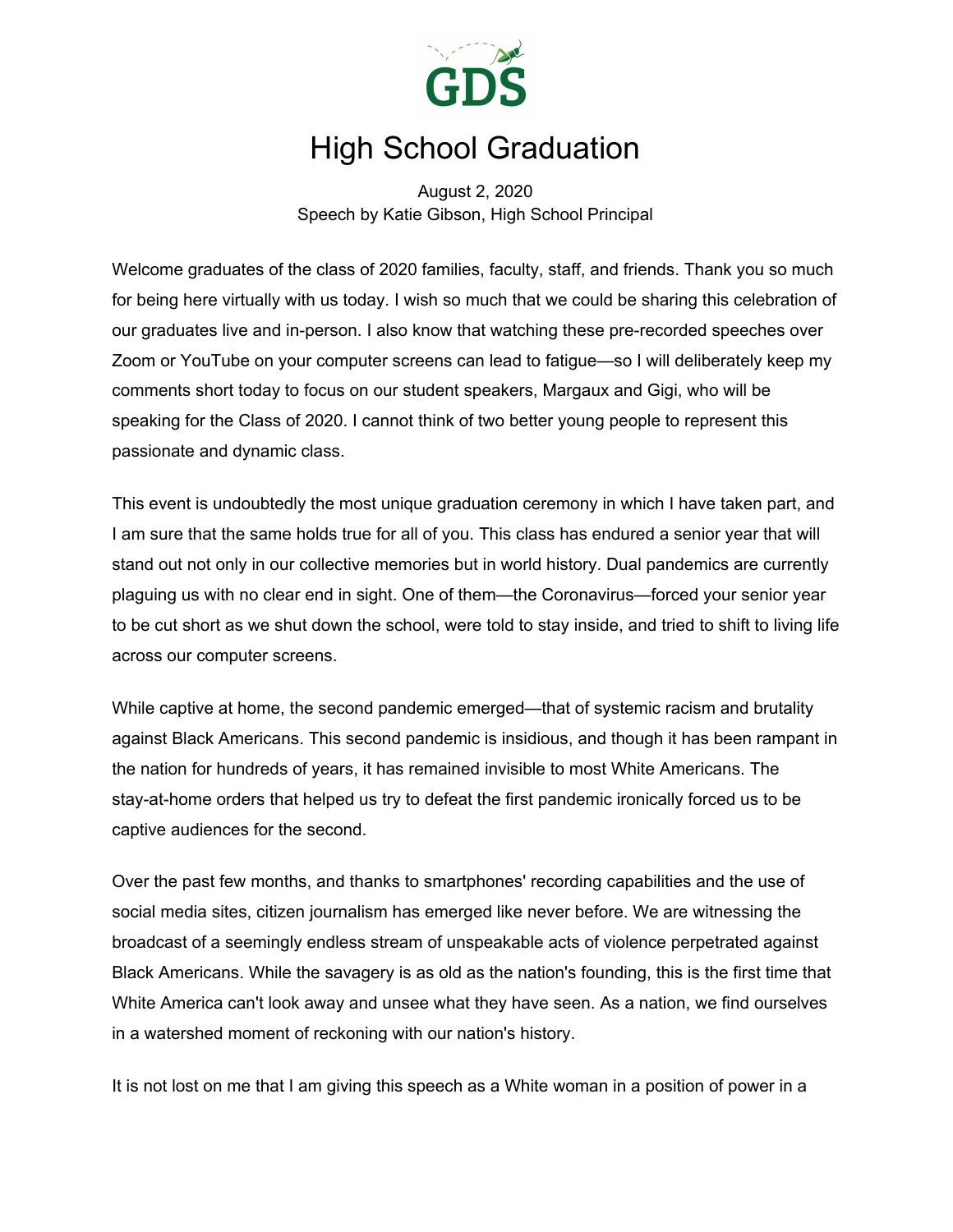predominantly white institution. There is an inherent tension of being a White leader calling for racial equity and justice, and knowing that much of why I am in this position is because of the unearned privilege associated with my whiteness. Being a White leader makes me complicit in racist systems even when I am trying to raise consciousness about them. I am genuinely unsure of how to resolve this tension. Still, I am committed to tirelessly grappling with it and using my power and platform to speak out against injustice in our community whenever and wherever I see it.

What I want to focus on today and moving forward is the importance of creating community, and I when I think about community, I can't help but turn to the wisdom of the black feminist thinker and scholar, bell hooks. In her collection of essays Killing Rage: Ending Racism, hooks writes:

"Beloved community is formed not by the eradication of difference but by its affirmation, by each of us claiming the identities and cultural legacies that shape who we are and how we live in the world."

hooks's words move me on multiple levels. Firstly, the notion of "beloved community." This is something that GDS aspires to create. I can say this with absolute certainty. GDS aspires to be a beloved community. A community that people love because it is one in which they feel loved, heard, honored, and affirmed. We aren't there. We know that now more than ever before, thanks to the blackatgds pages. We have a lot of work to do, and that work begins with deep listening.

The next part of this quote that inspires me is the notion of affirming difference rather than eradicating it and of the "claiming [of our individual] identities and cultural legacies." GDS's mission calls us to do this very thing—to "honor the worth and integrity of each individual." We know now that what looked like radical anti-segregationist anti-racist work in 1945 at the school's founding today may sometimes feel like assimilationist thinking. Our ideas around race need to be continually evolving, and we must commit to vigilance in rigorous self-reflection and resulting policy reform and creation.

I am naming the importance of community to you as you prepare to enter the next stage of your journeys. In just a few weeks, you will begin college. For some of you that will be live and in-person, and for others, it will, unfortunately, remain virtual for a time. Either way, your time as